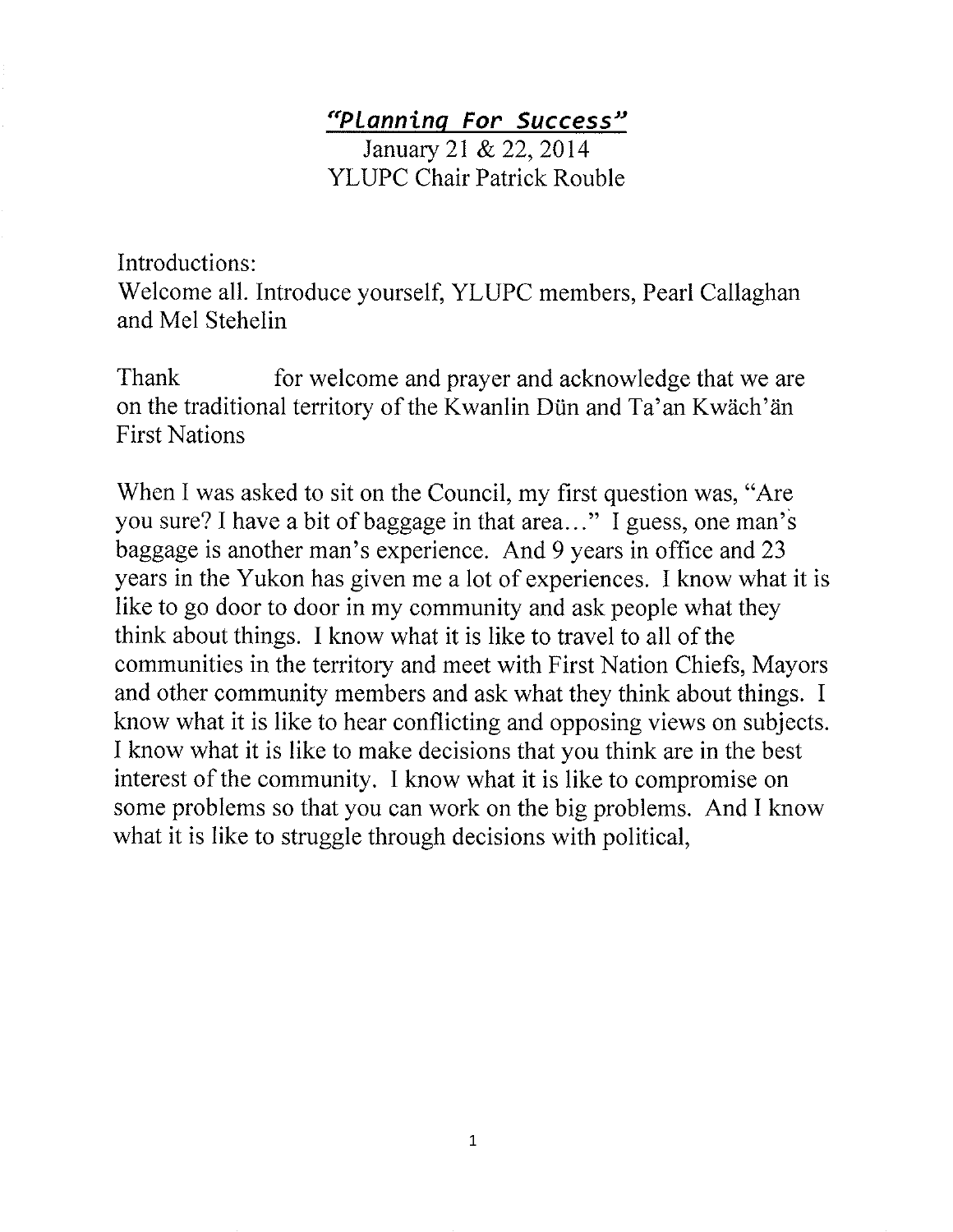philosophical, pragmatic and practical considerations pulling you in different directions.

And then I thought about whether or not I personally wanted to sit on the council

There aren't many things more contentious in the territory and it doesn't exactly have the best track record. There have been numerous starts to plans and numerous reasons why they went sideways. And here we are, years after the agreements were signed, with about half of the funds that we started with and only 1 plan having been implemented, so far. Honestly, this didn't look like as much fun as sitting on say the Lotteries Board or the Art Centre Board.

But I accepted the position and the challenge- Probably for the same reasons that you folks are here. I believe in our community, our responsibilities and our future and I want to work to ensure that they are successful.

Now, I don't have a background in Land Planning, but I do have experience developing and implementing strategic plans and for 3 years I taught Business Planning courses at dana Naye Ventures. There I helped over 200 individuals prepare their own Business Plans. I didn't write their plan for them, instead I helped them through the process. I see some similarities between that and my current positions.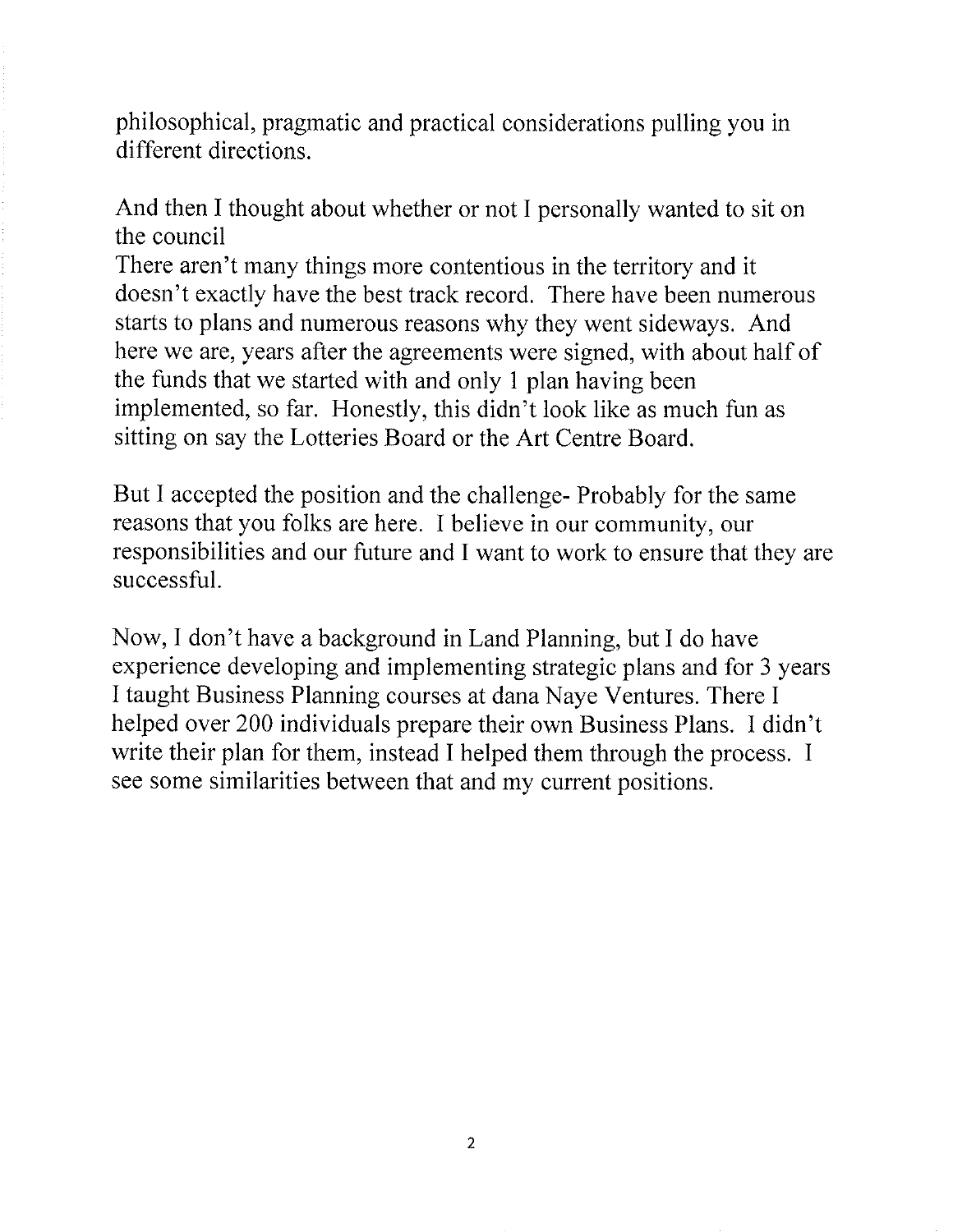In that environment I often used the quote that is attributed to Dwight D. Eisenhower that, "plans are nothing: planning is everything". And I still value that quote. To me, it is the process that is important,understanding the situation, the objectives, the constraints, the logic, the expected outcomes. If you don't understand these things it can be very hard to understand why a plan includes the decisions and directions that it does. And, I think that the individual needs to see where they fit into the plan. That's important too. And we need to realize that plans are living and evolving documents. Just like the world we live in. For example, the world's population has double since I was born and I can only imagine what it will be when I get to 100. I'm not sure how that will change life on Earth, but our plans, policies and regulations will have to address it

Those are some of my initial thoughts on planning and we are here to discuss other perspectives and ideas, and to, as the sign says "Plan for Success". As I mentioned, we have had a lot of examples in the territory to learn from and now we need to continue the process of working together to create practical forward-thinking regional land use plans throughout the Yukon.

In some regards we have our work cut out for us. We are at a challenging time, with the uncertainty of the Peel situation. And as my predecessor, Ian Robertson noted we need to find a way to restore public confidence. I don't have the answer to how we are going to do that, but I believe that we have a responsibility to that and to present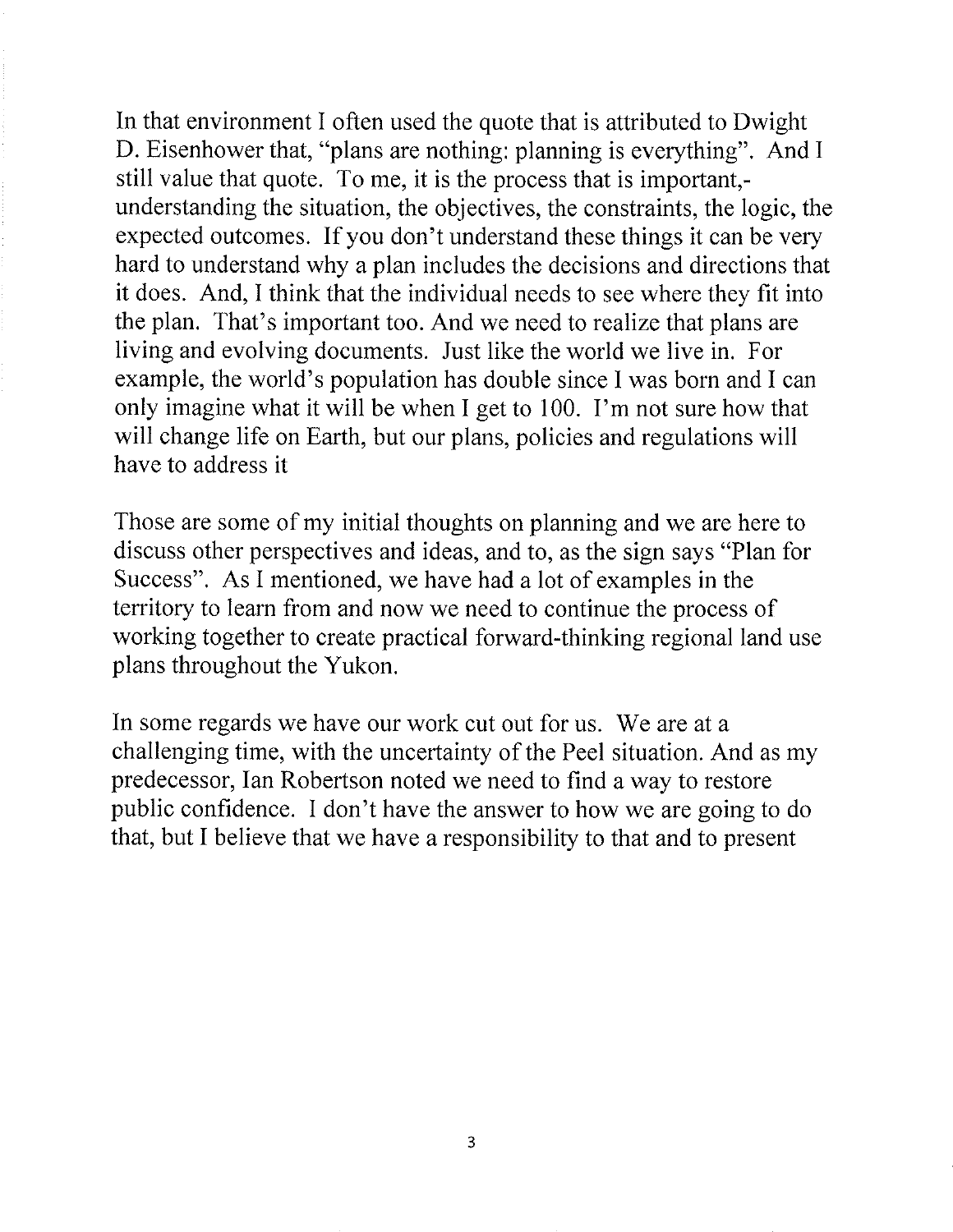approvable plans that meet the agreements. And within our existing budget envelop. As I'm sure you are aware, as part of the review of the agreements we lobbied for additional resources and were told that no additional resources would be forthcoming.

I'd like to thank Ron and the folks in the office for putting together some of the speaking notes, and including the mandate and objectives for the Council, but I think that most of you are familiar with who we are and what we do. And if your not, then please come and talk to one of us at the break, visit our office or take a look at the materials that we have posted on the web.

We have a busy two days ahead of us and I hope that all of you will share your ideas, thoughts and concerns. And that we can leave here on Wednesday with a greater understanding of each other, the situation and the best way forward. Good luck in your endeavours.

I'd like now turn the microphone over to fellow council member Pearl Callaghan, All the best.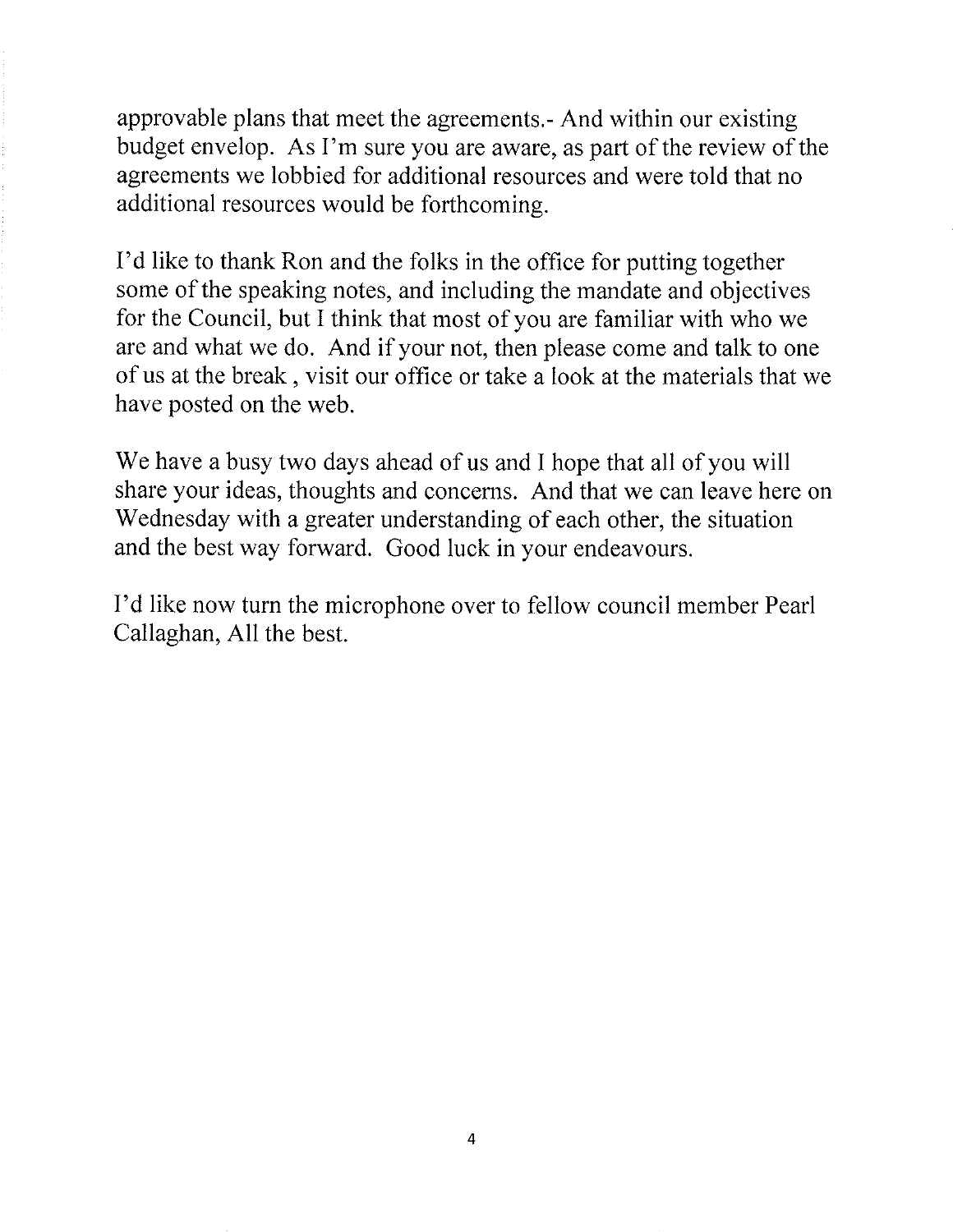## **Ms. Pearl L. Callaghan, Member, Yukon Land Use Planning Council**

## **Opening Remarks**

Pearl introduced herself as a new member to YLUPC and summarized her biography:

Pearl brings a valuable and varied skill set to the Council as a citizen and past General Council member of the Teslin Tlingit Council. Recently Pearl was hired in the Executive Office of the Council for Yukon First Nations. Pearl was appointed in August 2013 as a member of the Yukon Land Use Planning Council, a board established by the Umbrella Final Agreement, Land Use Planning, Chapter 11.

Pearl has extensive experience representing Aboriginal interests within First Nation governments and other organizations, the Government of Yukon, and local environmental and economic development organizations. Among others, she has been part of the First Nations Environmental Steering Committee, the Yukon River Intertribal Watershed Council, the Yukon Anniversaries Commission, the Yukon First Nations Tourism Association, Indian and Northern Affairs National Sustainable Development Working Group, a member on the Dispute Resolution Board, the Constitutional Review Committee for the Teslin Tlingit Council, the Yukon Aboriginal Women's Council, past President for the Northern Cultural Expressions Society and she currently sits on the Investment Committee for the Teslin Tlingit Council.

She was also the Executive Director for the Yukon Fish and Wildlife Management Board for over five years and she then went on to serve as the Renewable Resources Manager for the Teslin Tlingit Council for six years. She demonstrated Operations Leadership skills in her last position with the Alaska Highway Aboriginal Pipeline Coalition from September 2008- March 2013.

Her education includes an Environmental Science and Renewable Resource Management from Lethbridge Community College, first year Business Management from Malaspina College and a number of small courses focusing on Aboriginal leadership, Final and Self Government Agreements, Land Claims implementation Plans, negotiations, communications, and conflict management.

## **Pearl's Concluding remarks:**

*This would be a new experience for me and I would like to be part of a team working towards a common land use planning process for the Yukon. I believe that I could contribute a great deal as a Board member on the YLUP Council to carry out the objectives of Chapter 11 of the Umbrella Final Agreement. I am somewhat free to attend all the meetings and travel and I bring good knowledge and experience as a board member to this table. Further I have a good working knowledge of First Nations governments and their structures and their role as a partner in the Umbrella Final Agreement. The Land is very important to me is important and I share the definition of "Land" in the*